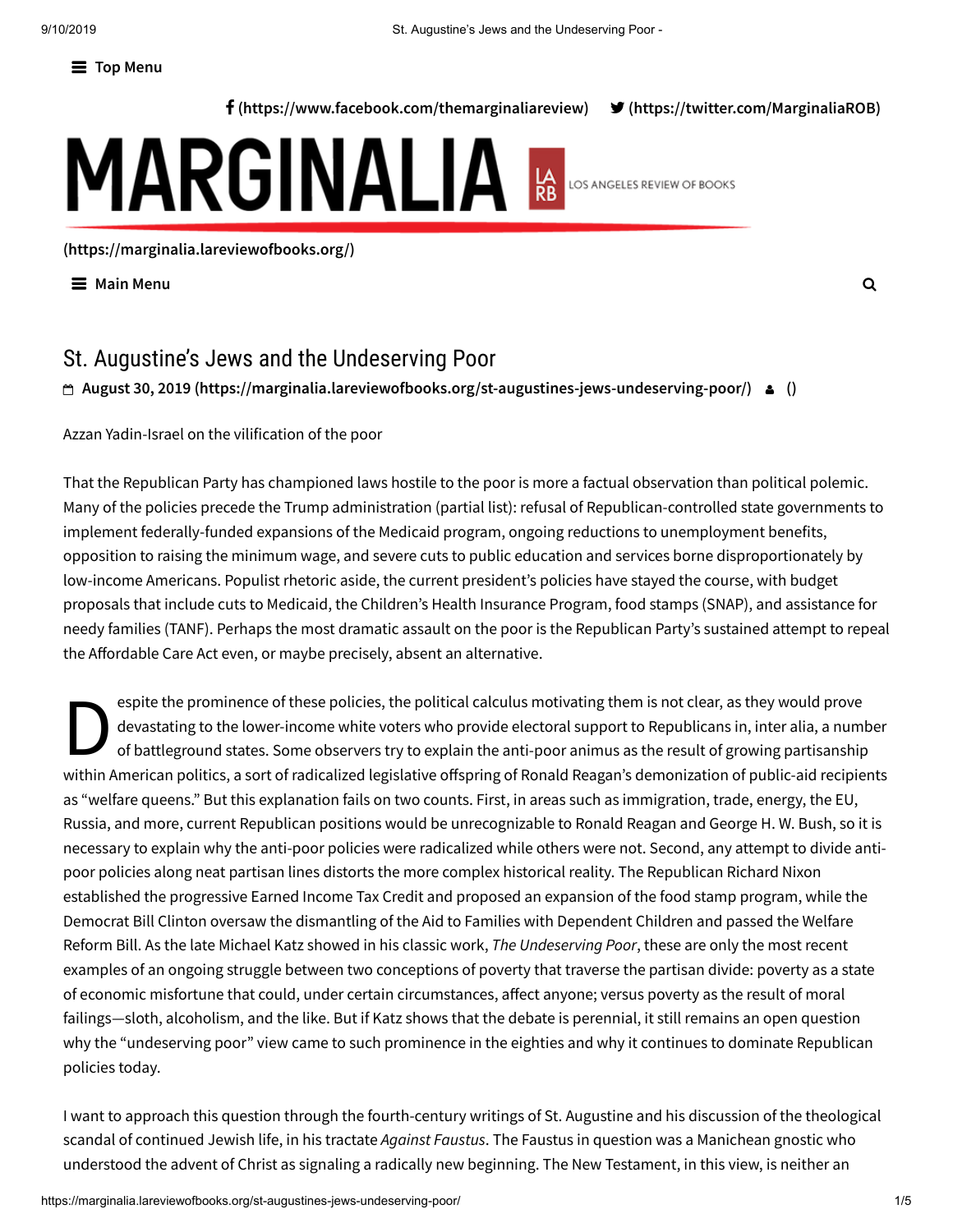### 9/10/2019 St. Augustine's Jews and the Undeserving Poor -

outgrowth of the Hebrew Bible, nor the fulfillment of its prophetic promise. Rather, the New Testament is a repudiation of the Hebrew Bible, revealing it to be the work of a deity that oppresses humanity and seeks to deny it the possibility of salvation. Augustine's response to Faustus leverages the astounding historic success of the church's mission, which Augustine presents as a realization of God's promise to Abraham in Genesis that "I will make your offspring as numerous as the stars of heaven, and will give to your offspring all these lands." Augustine writes:

"[S]omeone could perhaps without impudence refuse to believe this before he saw all the nations come to believe in Christ, who was proclaimed to be descendant of Abraham. But now we see what we read was predicted so long ago has been brought about, since all the nations are now blessed in the descendant of Abraham."

This statement reflects the historic particularity of Augustine's situation. Born in 345, three decades after Constantine's conversion to Christianity, and two decades after the Council of Nicaea, Augustine was 35 at the time of the Edict of Thessalonica, which declared Christianity the formal religion of the Roman—now Holy Roman—Empire. Augustine knew the church was beset by challenges from within (heresy) and without (paganism), but he was keenly aware that Christianity had gone from being a religion persecuted by the Roman Empire to the heir and successor of the empire, a religion that now encompassed "all nations."

 $B_{\text{cont}}^{\text{utf}}$ ut if the transformation of the church into a universal institution can be framed as the realization of the words of the Hebrew prophets, it also casts the continued existence of Jews, that is, their non-conversion, as a theological conundrum. In part, this is due to the fact that Jews are the descendants of Abraham and as such the intended recipients of the biblical promise fulfilled through Jesus, who was himself "proclaimed to be a descendant of Abraham." And in part because Jesus and his apostles were Jews who preached to other Jews, often in synagogues. Both as the original addressees of God's promise, then, and as the earliest audience of Jesus' teaching, the Jews should have been the first to embrace the Gospel. Their refusal to do so, their ongoing preference for the debased state of Carnal Israel over elevation to Israel in the Spirit, might be understood as a refutation of the church's claim to empire, a particularist rebel outpost holding out against Christian universalism.

Augustine addresses this theological difficulty through his doctrine of Jewish witness. "Look now," he exhorts Faustus, and see that "wherever that people is scattered, how they groan in grief over the Kingdom that they lost and tremble with fear under the countless Christian peoples." The Jews have lost their national home and their Temple, and they now live in a state of constant wandering, a degraded existence divinely ordained as a sign to the world of the fate of those who reject Christ. In so arguing, Augustine brilliantly reverses the valence of Jewish perseverance, transforming it from a recalcitrant refusal to embrace Christ's kingdom—and thus a challenge to the universality of the church—into a witness to that very universality.

But does God keep an entire nation in a state of suffering and degradation merely to serve as witnesses to the glory of the Church? Not in the least, Augustine argues. Rather, God rightly punishes the the Jews for their failure to embrace Christ: "even if the Jews were formerly right in doing those works [the commandments, AYI] they are guilty of unbelief insofar as, when Christ came, they did not distinguish the time of the New Testament from the time of the Old Testament." Guilty, because their failure stems not from factual error but from moral failing. Instead of embracing Christ's teachings, "sin reigned in their mortal body so that they obeyed its desires." In a particularly damning image, Augustine links Israel to Cain. Like Cain, Israel murdered their brother, Jesus; and like Cain, who said, "Am I my brother's keeper?" they refuse to confess: "If Cain had acknowledged his guilt … he might have mastered his sin," but neither he nor Israel do so. Ultimately, then, the empirical failure of the Church's universal claim (i.e., the non-conversion of the Jews) is rooted not in a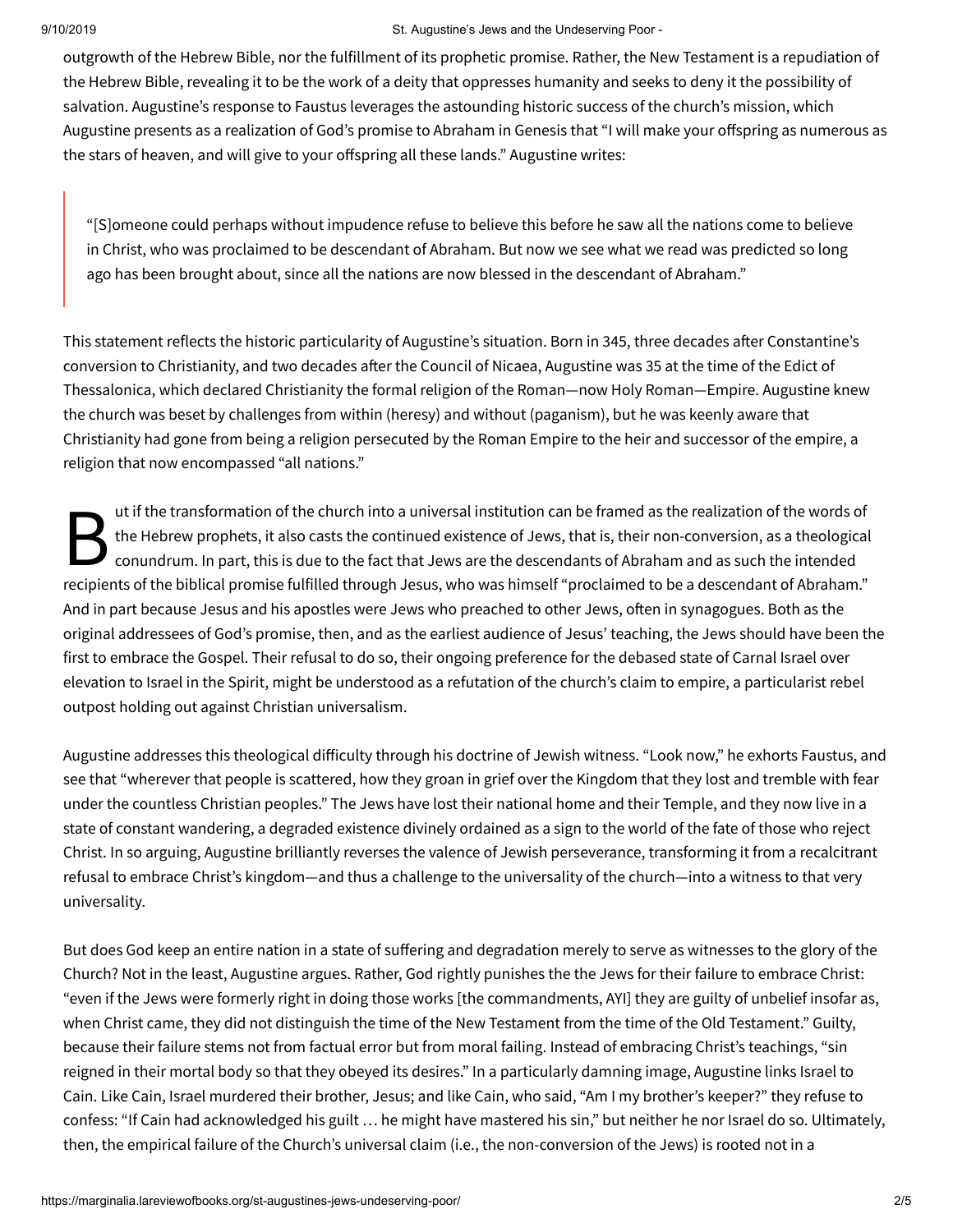### 9/10/2019 St. Augustine's Jews and the Undeserving Poor -

theological error on the part of the Church, but in the immorality and corruption of the Jews. Their refusal to submit to God's grace is willful and defiant, and as such does not detract from the universal truth of the Gospel but rather justifies the Jews' ongoing punishment.

O direct historical lineage runs from Augustine to those who today promote anti-poor legislation, but Augustine's<br>Jews are an illuminating analogue to the idea of the undeserving poor. The concept that unites these dispara o direct historical lineage runs from Augustine to those who today promote anti-poor legislation, but Augustine's Jews are an illuminating analogue to the idea of the undeserving poor. The concept that unites these disparate historical situations is "empire," understood as a form of universal hegemony. Like the Jews in relation to the the capitalist catechism that the United States is the land of opportunity, where all can prosper so long as they work hard and play by the rules. No, argue the champions of the empire of capitalism, the persistence of poverty proves nothing of the sort; the opportunity is there, but the poor refuse to take it. Their ongoing existence is not evidence of flaws in America's political and economic system, but rather of their own moral failings: their laziness, their selfishness, their stiffnecked refusal to rise out of poverty even though economic redemption is there for the taking. Like Augustine's Jews, the degraded status of the poor is at once evidence of their moral failure and its rightful punishment.

It is no coincidence that the vilification of the poor becomes a prominent political motif during Reagan's presidency and finds legislative expression in Clinton's welfare reforms, a period in which claims to American supremacy were framed not so much in national or ethnic language, but in terms of political economy. The collapse of the Soviet Union and the Eastern Bloc were viewed at the time as the global-political manifestation of Capitalism's self-evident superiority to Communism a view espoused by mainstream Republicans and Democrats alike. In recent years, the political discourse has shifted and some of the fault lines of American capitalism have come under increased scrutiny. Issues like growing inequality, stagnant wage growth, and the need for affordable health care are now part of the mainstream political conversation—all issues that, at their core, speak to the desperate plight of many of America's poor. It should come as no surprise, then, that the defenders of the current system would seek to discredit the notion that poverty is an inherent problem of capitalism, working tirelessly to demonstrate the perfidy of the poor and to punish them for the sin of poverty.

Professor Yadin-Israel has a B.A. from the Hebrew University and his Ph.D. from the University of California, Berkeley and Graduate Theological Union. A Professor of Jewish Studies and Classics at Rutgers, he teaches courses on rabbinic literature, *classical Jewish philosophy, Jewish mysticism, and Plato. His previous books include* Scripture as Logos: Rabbi Ishmael and the Origins of Midrash *and S*cripture and Tradition: Rabbi Akiva and the Triumph of Midrash *(both from the University of Pennsylvania Press), and* The Grace of God and the Grace of Man: The Theologies of Bruce Springsteen *(Lingua Press).*

**Save**

(Visited 437 times, 4 visits today)

**0 SHARES**

**+**

 **Share [\(https://www.facebook.com/sharer.php?u=https%3A%2F%2Fmarginalia.lareviewofbooks.org%2Fst-augustines-jews](https://www.facebook.com/sharer.php?u=https%3A%2F%2Fmarginalia.lareviewofbooks.org%2Fst-augustines-jews-undeserving-poor%2F)undeserving-poor%2F)**

**Tweet (https://twitter.com/intent/tweet?**

**[text=St.%20Augustine%E2%80%99s%20Jews%20and%20the%20Undeserving%20Poor&url=https://marginalia.lareviewofbooks.org/st](https://twitter.com/intent/tweet?text=St.%20Augustine%E2%80%99s%20Jews%20and%20the%20Undeserving%20Poor&url=https://marginalia.lareviewofbooks.org/st-augustines-jews-undeserving-poor/&via=https://twitter.com/MarginaliaROB)augustines-jews-undeserving-poor/&via=https://twitter.com/MarginaliaROB)**

**POSTED UNDER JEWISH HISTORY [\(HTTPS://MARGINALIA.LAREVIEWOFBOOKS.ORG/CATEGORY/REVIEWS/HISTORY/JEWISH-HISTORY/\)](https://marginalia.lareviewofbooks.org/category/reviews/history/jewish-history/) MARGINAL NOTES (HTTPS://MARGINALIA.LAREVIEWOFBOOKS.ORG/CATEGORY/MARGINAL-NOTES/) TAGGED HISTORY [\(HTTPS://MARGINALIA.LAREVIEWOFBOOKS.ORG/TAG/HISTORY-2/\)](https://marginalia.lareviewofbooks.org/tag/history-2/) JEWISH [\(HTTPS://MARGINALIA.LAREVIEWOFBOOKS.ORG/TAG/JEWISH/\)](https://marginalia.lareviewofbooks.org/tag/jewish/) MARGINALIA [\(HTTPS://MARGINALIA.LAREVIEWOFBOOKS.ORG/TAG/MARGINALIA/\)](https://marginalia.lareviewofbooks.org/tag/marginalia/) POLITICS [\(HTTPS://MARGINALIA.LAREVIEWOFBOOKS.ORG/TAG/POLITICS/\)](https://marginalia.lareviewofbooks.org/tag/politics/) REPUBLICAN [\(HTTPS://MARGINALIA.LAREVIEWOFBOOKS.ORG/TAG/REPUBLICAN/\)](https://marginalia.lareviewofbooks.org/tag/republican/)**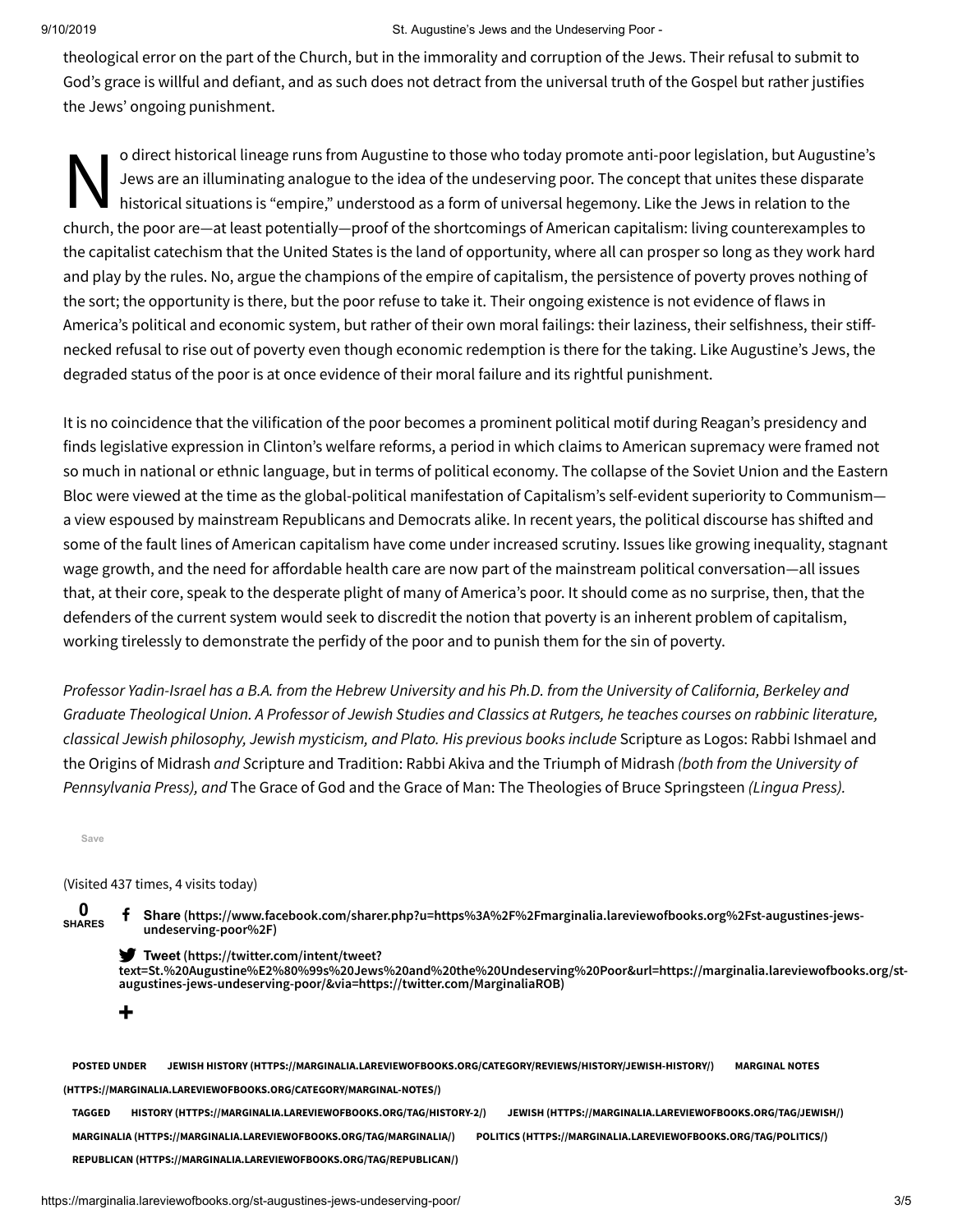**Israel and Palestine in the Age of Trump [\(https://marginalia.lareviewofbooks.org/israel-palestine](https://marginalia.lareviewofbooks.org/israel-palestine-age-trump/)age-trump/)**

**St. Augustine and The American Apocalypse [\(https://marginalia.lareviewofbooks.org/st-augustine](https://marginalia.lareviewofbooks.org/st-augustine-american-apocalypse/)american-apocalypse/)**

# "Marginalia is terrific. Its creators and writers have taught us all how to discuss and debate profound humanistic scholarship *in a readable and accessible way."*

– Anthony T. Grafton, Henry Putnam University Professor of History, Princeton University

## *"Marginalia is terribly impressive. The intellectual range, depth, and quality of writing are remarkable"*

– Bernard M. Levinson, Berman Family Chair in Jewish Studies and Hebrew Bible, University of Minnesota

### POPULAR POSTS



**[\(https://marginalia.lareviewofbooks.org/israel-palestine-age-trump/\)](https://marginalia.lareviewofbooks.org/israel-palestine-age-trump/) Israel and Palestine in the Age of Trump [\(https://marginalia.lareviewofbooks.org/israel-palestine-age-trump/\)](https://marginalia.lareviewofbooks.org/israel-palestine-age-trump/)**



**[\(https://marginalia.lareviewofbooks.org/education-crisis-christian-civilization/\)](https://marginalia.lareviewofbooks.org/education-crisis-christian-civilization/) Education and The Crisis of Christian Civilization (https://marginalia.lareviewofbooks.org/education-crisis-christiancivilization/)**



**St. Augustine's Jews and the Undeserving Poor**



**[\(https://marginalia.lareviewofbooks.org/interpreting-miracles/\)](https://marginalia.lareviewofbooks.org/interpreting-miracles/) Interpreting Miracles (https://marginalia.lareviewofbooks.org/interpreting-miracles/)**

**(https://marginalia.lareviewofbooks.org/jewish-identity-divided-america/) Jewish Identity and A Divided America [\(https://marginalia.lareviewofbooks.org/jewish-identity-divided-america/\)](https://marginalia.lareviewofbooks.org/jewish-identity-divided-america/)**